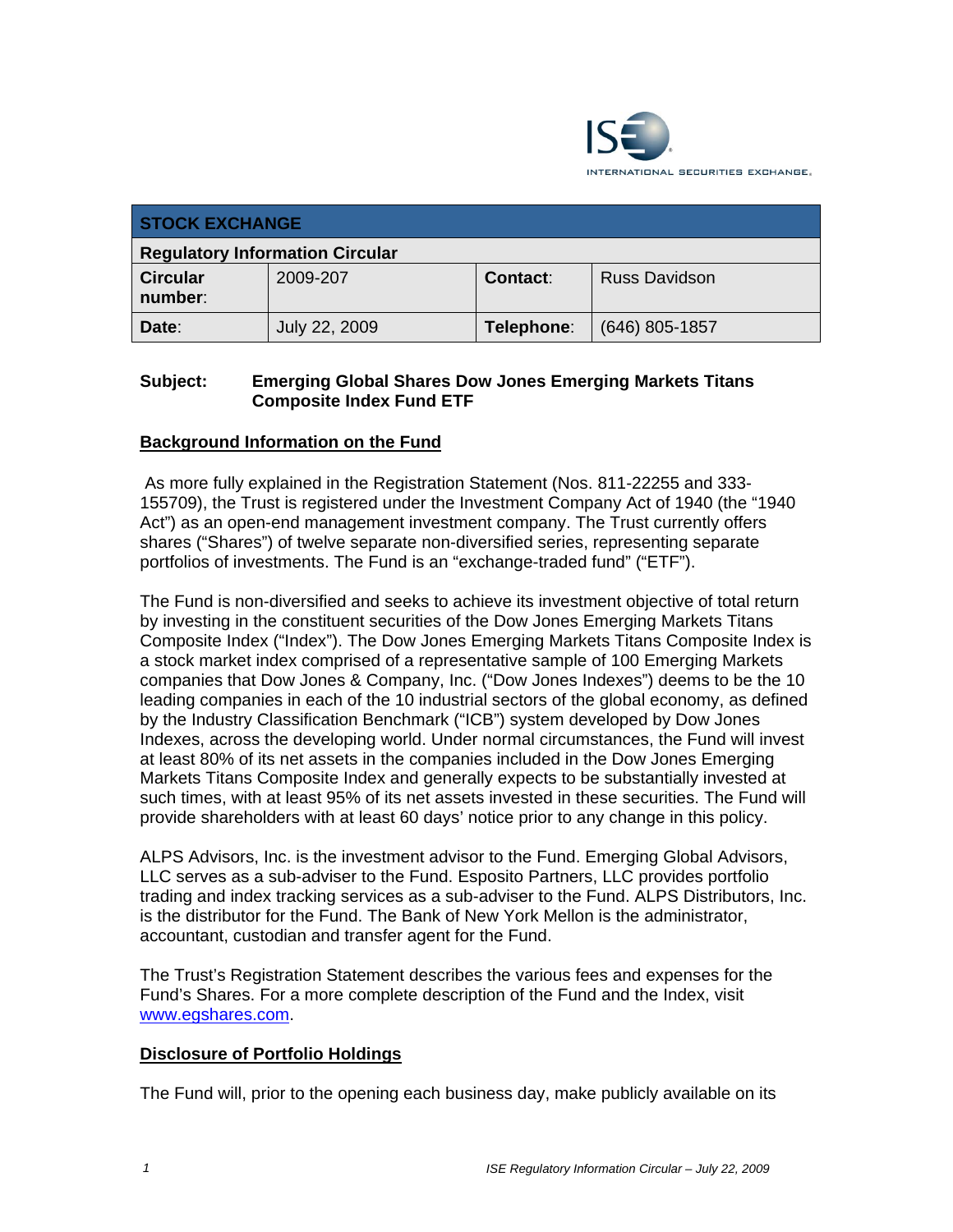website, www.egshares.com, a file of all the portfolio securities and other assets held by the Fund and the quantities thereof, as of the close of business on the prior business day, reflecting all securities bought and sold on such prior business day. This information will be available to investors and market participants accessing the Fund's website and will form the basis for the Fund's calculation of NAV as of the close of regular trading (normally 4:00 p.m. Eastern Time).

### **Portfolio Indicative Value**

An estimated value for the Fund on a per-Share basis (the "Portfolio Indicative Value") will disseminate at least every 15 seconds through the facilities of the Consolidated Tape Association. The Portfolio Indicative Value is designed to provide investors with a reference value which can be used in connection with other related market information.

The ISE does not guarantee the accuracy or completeness of the Portfolio Indicative Value. The Portfolio Indicative Value is determined by dividing the "Estimated Fund Value" as of the time of the calculation by the total Shares outstanding. "Estimated Fund Value" is the sum of the estimated amount of cash held in the Fund's portfolio, the estimated value of the securities held in the Fund's portfolio and the estimated amount of accrued interest, minus the estimated amount of liabilities.

The Portfolio Indicative Value on a per-Share basis disseminated should not be viewed as a real time update of the NAV, which is calculated only once a day.

# **Other Information about the Fund**

The Fund expects to declare and pay all of its net investment income, if any, to shareholders as dividends annually.

The Depository Trust Company ("DTC") is the record or registered owner of all outstanding Shares.

The NAV of the Fund's shares is calculated once daily each business day as of the close of regular trading, generally 4:00 p.m. Eastern time. NAV per share is calculated by dividing the Fund's net assets by the number of the Fund's shares outstanding. In calculating the Fund's NAV, Fund investments generally are valued using market valuations. NAV will be available from the Distributor and is also available to NSCC participants through data made available from NSCC. Short-term debt securities with remaining maturities of 60 days or less generally are valued on the basis of amortized cost. U.S. fixed income assets may be valued as of the announced closing time for such securities on any day that the Securities Industry and Financial Markets Association announce an early closing time.

The Fund's Registration Statement describes the various fees and expenses for the Fund's Shares. For a more complete description of the Fund and the Index, visit www.egshares.com.

#### **Purchases and Redemptions in Creation Unit Size**

Equity Electronic Access Members ("Equity EAMs") are hereby informed that procedures for purchases and redemptions of Shares in Creation Units are described in the Trust's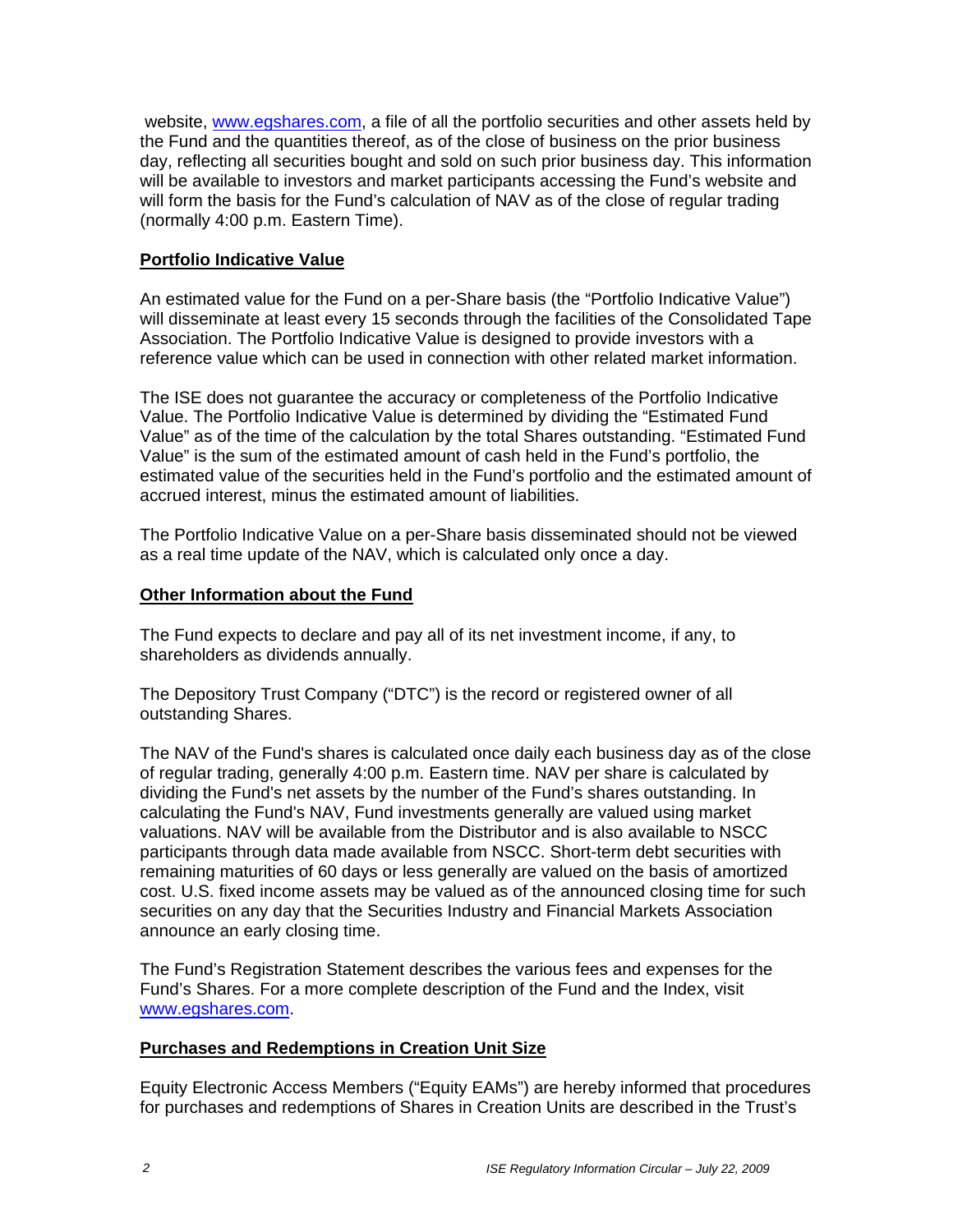Prospectus and SAI and that Shares are not individually redeemable but are redeemable only in Creation Unit aggregations or multiples thereof.

The Trust's Prospectus and SAI describe additional procedures and requirements that apply to the creation and redemption of Shares.

#### **Principal Risks**

Interested persons are referred to the Prospectus for a description of risks associated with an investment in the Shares. These risks include foreign markets risk and the risk that a Fund's return may not match the return of its index for a number of reasons including the incursion by a Fund of operating expenses and costs not applicable to its index. In addition, as noted in the Prospectus, the Shares may trade at market prices that may differ from their NAV. The NAV of the Shares will fluctuate with changes in the market value of the Fund's holdings. The market prices of the Shares will fluctuate in accordance with changes in NAV as well as the supply and demand for the Shares on the Exchange.

#### **Exchange Rules Applicable to Trading in the Shares**

The Shares are considered equity securities, thus rendering trading in the Shares subject to the Exchange's existing rules governing the trading of equity securities.

# **Trading Hours**

Trading in the Shares on ISE is on a UTP basis and is subject to ISE equity trading rules. The Shares will trade from 8:00 a.m. until 8:00 p.m. Eastern Time. Equity EAMs trading the Shares during the Extended Market Sessions are exposed to the risk of the lack of the calculation or dissemination of underlying index value or intraday indicative value ("IIV"). For certain derivative securities products, an updated underlying index value or IIV may not be calculated or publicly disseminated in the Extended Market hours. Since the underlying index value and IIV are not calculated or widely disseminated during Extended Market hours, an investor who is unable to calculate implied values for certain derivative securities products during Extended Market hours may be at a disadvantage to market professionals.

#### **Trading Halts**

ISE will halt trading in the Shares in accordance with ISE Rule 2101(a)(2)(iii). The grounds for a halt under this Rule include a halt by the primary market because it stops trading the Shares and/or a halt because dissemination of the IIV or applicable currency spot price has ceased, or a halt for other regulatory reasons. In addition, ISE will stop trading the Shares if the primary market de-lists the Shares.

#### **Delivery of a Prospectus**

Pursuant to federal securities laws, investors purchasing Shares must receive a prospectus prior to or concurrently with the confirmation of a transaction. Investors purchasing Shares directly from the Fund (by delivery of the Deposit Amount) must also receive a prospectus.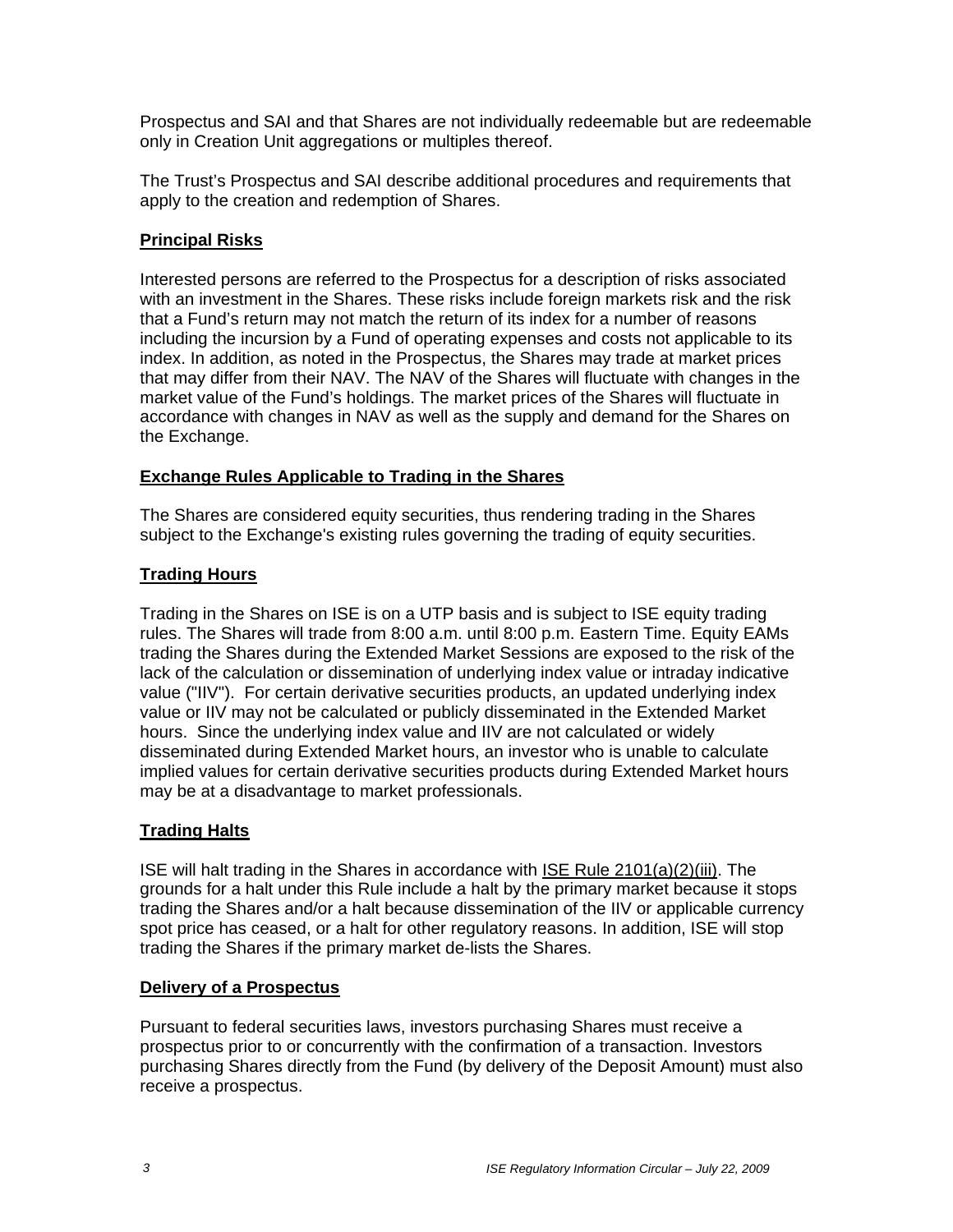Prospectuses may be obtained through the Distributor or on the Fund's website. The Prospectus does not contain all of the information set forth in the registration statement (including the exhibits to the registration statement), parts of which have been omitted in accordance with the rules and regulations of the SEC. For further information about the Fund, please refer to the Trust's registration statement.

#### **Exemptive, Interpretive and No-Action Relief Under Federal Securities Regulations**

The Commission has issued letters dated October 24, 2006, November 21, 2005 and August 17, 2001 (together, the "No- Action Letters") granting exemptive, interpretive and no-action relief from certain provisions of and rules under the Securities Exchange Act of 1934 for exchange-traded funds listed and traded on a registered national securities exchange that meet certain criteria. A description of the relief granted in the No-Action Letters follows.

# **Regulation M Exemptions**

Generally, Rules 101 and 102 of Regulation M prohibit any "distribution participant" and its "affiliated purchasers" from bidding for, purchasing, or attempting to induce any person to bid for or purchase any security which is the subject of a distribution until after the applicable restricted period, except as specifically permitted in Regulation M. The provisions of the Rules apply to underwriters, prospective underwriters, brokers, dealers, and other persons who have agreed to participate or are participating in a distribution of securities.

The Commission issued a No-Action Letter by which persons participating in a distribution of shares of a fund may engage in secondary market transactions in such shares during their participation in such a distribution, despite the requirements of from Rule 101 under Regulation M. In addition, the SEC has permitted persons who may be deemed to be participating in the distribution of shares of a fund (i) to purchase securities for the purpose of purchasing creation unit aggregations of fund shares and (ii) to tender securities for redemption in Creation Unit Aggregations. Further, the Commission has clarified that the tender of fund shares to the Fund for redemption does not constitute a bid for or purchase of any of the Funds' securities during the restricted period of Rule 101. The Commission has issued a No-Action Letter to paragraph (e) of Rule 102 under Regulation M which allow the redemption of fund shares in creation unit aggregations during the continuous offering of shares.

#### **Customer Confirmations for Creation or Redemption of Fund Shares (SEC Rule 10b-10)**

Broker–dealers who handle purchases or redemptions of Fund shares in Creation Units for customers will be permitted to provide such customers with a statement of the number of Creation Unit Aggregations created or redeemed without providing a statement of the identity, number and price of shares of the individual securities tendered to the Fund for purposes of purchasing creation unit aggregations ("Deposit Securities") or the identity, number and price of shares to be delivered by the Trust to the redeeming holder ("Redemption Securities"). The composition of the securities required to be tendered to the Fund for creation purposes and of the securities to be delivered on redemption will be disseminated each business day and will be applicable to requests for creations or redemption, as the case may be, on that day. This exemptive relief under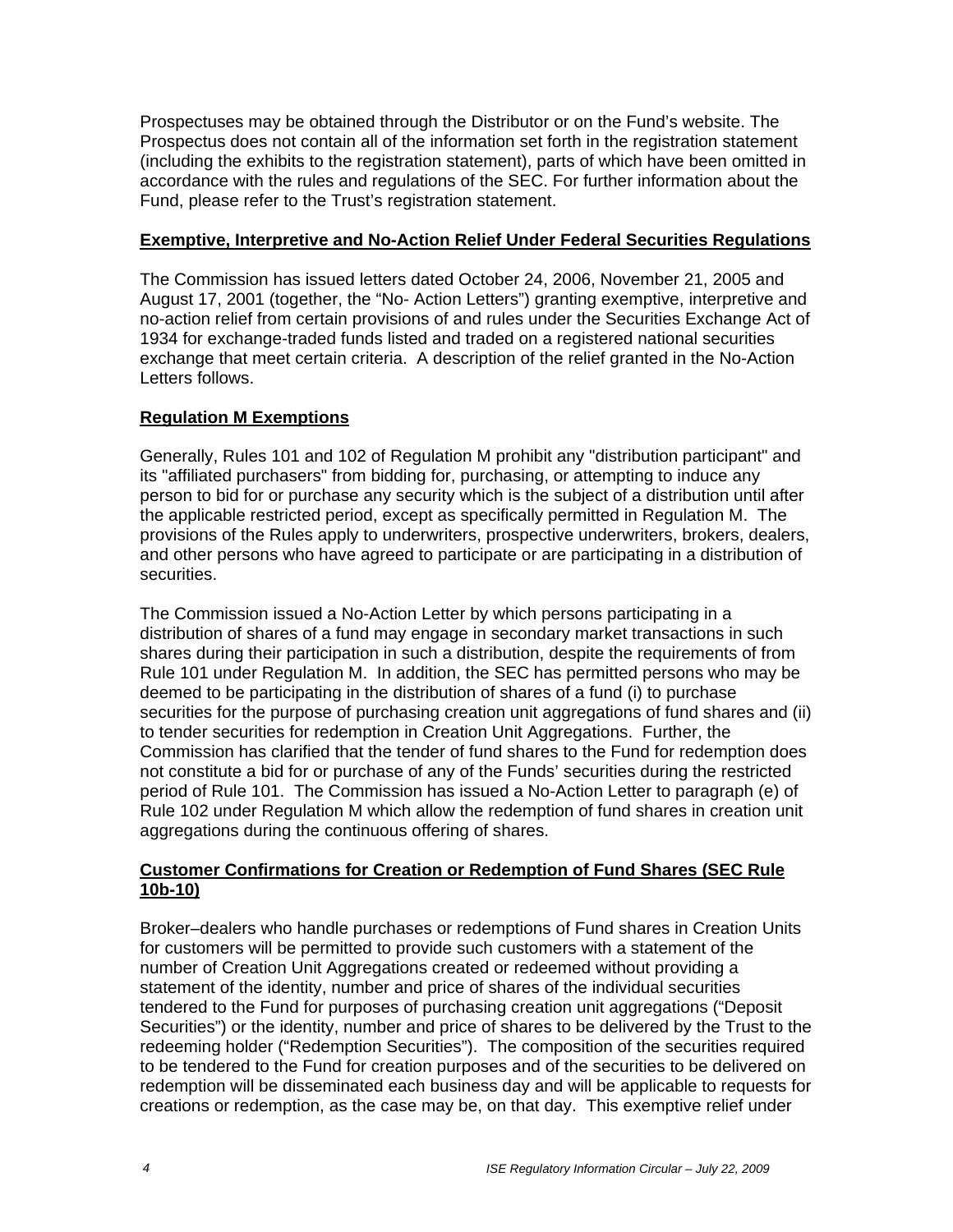Rule 10b-10 with respect to creations and redemptions is subject to the following conditions:

(1) Confirmations to customers engaging in creations or redemptions must state that all information required by Rule 10b-10 will be provided upon request;

(2) Any such request by a customer for information required by Rule 10b-10 will be filed in a timely manner, in accordance with Rule 10b-10(c);

(3) Except for the identity, number and price of shares of the component securities of the Deposit Securities and Redemption Securities, as described above, confirmations to customers must disclose all other information required by Rule 10b-10(a).

# **SEC Rule 14e-5**

The Commission has permitted any person acting as a dealer-manager of a tender offer for a component security of fund (1) to redeem fund shares in creation unit aggregations from the issuer that may include a security subject to such tender offer and (2) to purchase fund shares during such tender offer. In addition, a No-Action has been issued under Rule 14e-5 states that if a broker-dealer acting as a dealer-manager of a tender offer for a security of the Fund purchases or arranges to purchase such securities in the secondary market for the purpose of tendering such securities to purchase one or more creation unit aggregations of shares, it must be made in conformance with the following:

- i. such bids or purchases are effected in the ordinary course of business, in connection with a basket of 20 or more securities in which any security that is the subject of a distribution, or any reference security, does not comprise more than 5% of the value of the basket purchased; or
- ii. purchases are effected as adjustments to such basket in the ordinary course of business as a result of a change in the composition of the underlying index; and
- iii. such bids or purchases are not affected for the purpose of facilitating such tender offer.

#### **Section 11(d)(1); SEC Rules 11d1-1 and 11d1-2**

Section 11(d)(1) of the Act generally prohibits a person who is both a broker and a dealer from effecting any transaction in which the broker-dealer extends credit to a customer on any security which was part of a new issue in the distribution of which he participated as a member of a selling syndicate or group within thirty days prior to such transaction. The Commission has clarified that Section 11(d)(1) does not apply to broker-dealers that are not authorized participants (and, therefore, do not create creation unit aggregations) that engage in both proprietary and customer transactions in shares of a fund in the secondary market, and for broker-dealer authorized participants that engage in creations of creation unit aggregations. This relief is subject to specific conditions, including the condition that such broker-dealer (whether or not an authorized participant) does not, directly or indirectly, receive from the fund complex any payment, compensation or other economic incentive to promote or sell the shares of a fund to persons outside the fund complex, other than non-cash compensation permitted under NASD Rule 2830 (I)(5)(A), (B) or (C). See letter dated November 22, 2005 from Brian A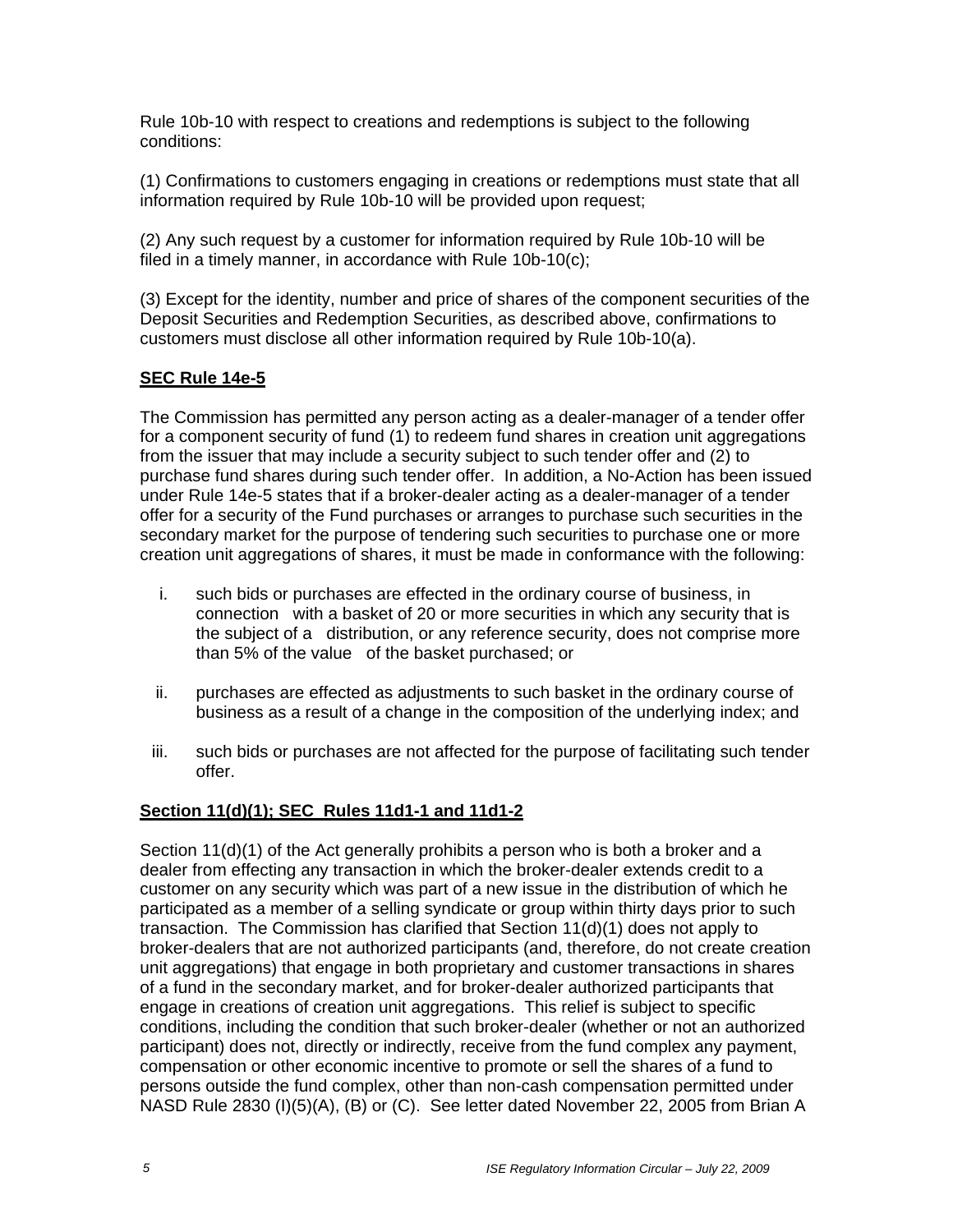Bussey, Assistant Chief Counsel, SEC Division of Market Regulation, to Barclays Global Investors, N.A., dated November 22, 2005. The Commission has issued a No-Action Letter under Section 11(d)(1) of the Act states that broker-dealers may treat shares of a fund, for purposes of Rule 11d1-2, as "securities issued by a registered open-end investment company as defined in the Investment Company Act" and thereby extend credit or maintain or arrange for the extension or maintenance of credit on shares that have been owned by the persons to whom credit is provided for more than 30 days, in reliance on the exemption contained in the rule.

#### **SEC Rule 15c1-5 and 15c1-6**

The Commission has issued a No-Action letter with respect to Rule 15c1-5 and Rule 15c1-6 as to the required disclosure of control by a broker or dealer with respect to creations and redemptions of fund shares and secondary market transactions therein.

**This Regulatory Information Circular is not a statutory Prospectus. Equity EAMs should consult the Trust's Registration Statement, SAI, Prospectus and the Fund's website for relevant information.**